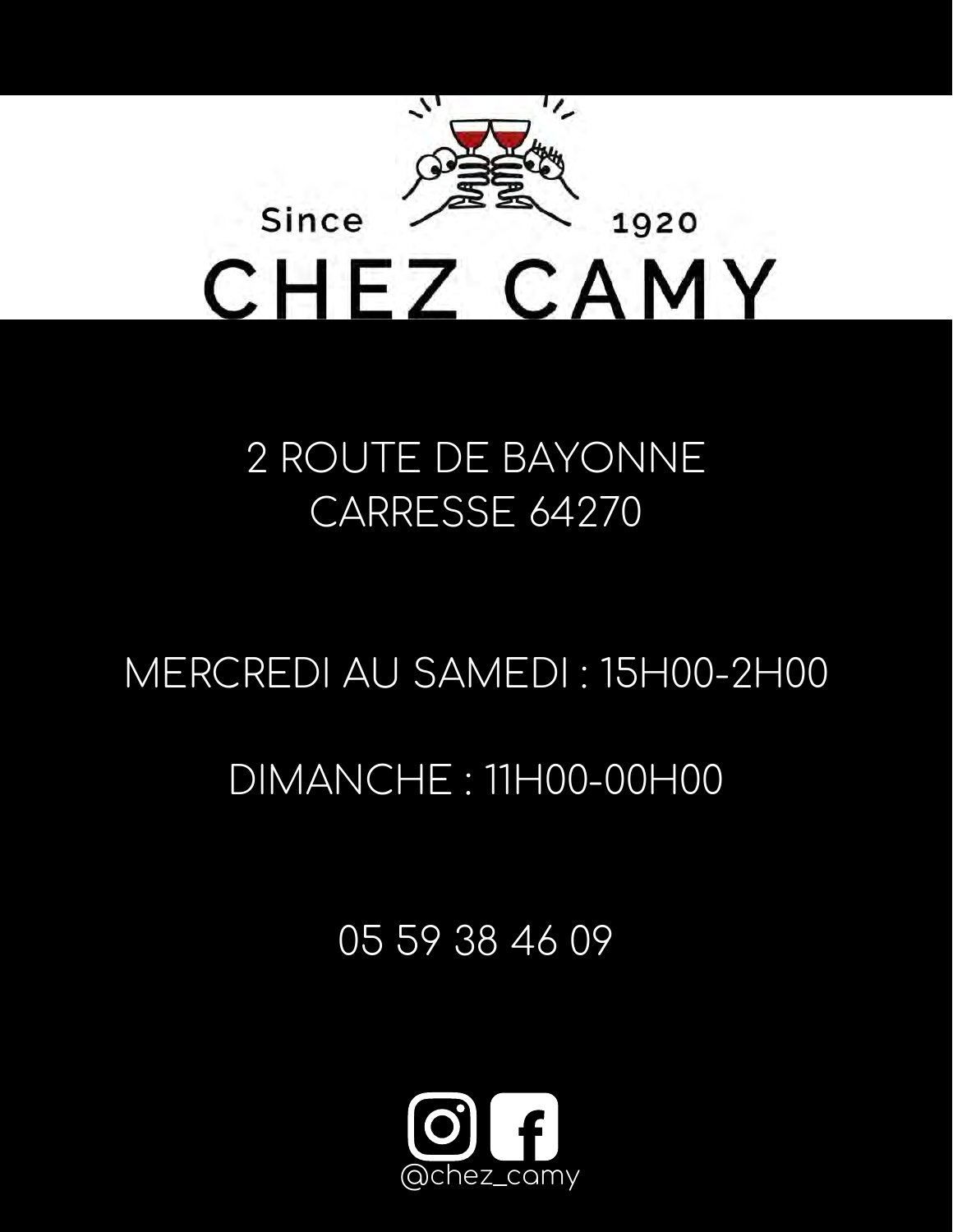# **LES BIÈRES & SOFTS**

## **BIÈRES PRESSIONS**

|                                     | ᅩᇰᇰᄂ      | <b>UUCL</b> | <b>UIIV-1</b> L |
|-------------------------------------|-----------|-------------|-----------------|
| <b>LOBURG BLONDE</b>                | $2.5 \in$ | $5 \in$     | $30 \in$        |
| CLOUQUES bière artisanale de Salies | $3.5 \in$ | $6.5 \in$   | $40 \in$        |
| <b>TRIPEL KARMELIET</b>             | $4 \in$   | $8 \in$     | $45 \in$        |
| <b>GOOSE ISLAND IPA</b>             | $4.5 \in$ | $8.5 \in$   | $48 \in$        |
| <b>PICON</b>                        | $3 \in$   | $6 \in$     |                 |
|                                     |           |             |                 |

 $25C$ 

**50CL**

CHEZ C

**GIRAFE**

## **BIÈRES BOUTEILLES**

| CUVÉE DES TROLLS 25 cl $5 \in$ |           | <b>GINETTE FRUIT 33 cl</b>        | $6 \in$   |
|--------------------------------|-----------|-----------------------------------|-----------|
|                                |           | <b>DESPERADOS 33 cl</b>           | $4 \in$   |
| LA CHOUFFE 33 cl               | $6.5 \in$ | O'HARA'S STOUT 33 cl              | $5.5 \in$ |
| PAIX DIEU 33 cl                | $7 \in$   | AMERICAN IPA AUSSAU 33 cl         | $6 \in$   |
| <b>GINETTE WHITE 33 cl</b>     | $6 \in$   | <b>IRISH RED ALE AUSSAU 33 cl</b> | $6 \in$   |

## **BOISSONS FRAÎCHES**

| SODAS 33 cl                                                            | $2,5 \in$ |
|------------------------------------------------------------------------|-----------|
| COCA-COLA, COCA-COLA SANS SUCRE, PERRIER, FUZE TEA                     |           |
| ORANGINA, SCHWEPPES, SCHWEPPES AGRUMES, DIABOLO                        |           |
|                                                                        | $1.5 \in$ |
| <b>SIROPS 2 cl</b><br>MENTHE, GRENADINE, CITRON, PÊCHE, FRAISE, ORGEAT |           |
|                                                                        |           |
| <b>JUS DE FRUITS 25 cl</b>                                             | $3 \in$   |
| ABRICOT, ACE, ANANAS, FRAISE, ORANGE, POMME, TOMATE                    |           |
|                                                                        |           |

**CACOLAC 25 cl 2,5 €**

#### **BOISSONS CHAUDES**

| <b>EXPRESSO</b>       | $1.3 \in$ | CAFÉ / CHOCOLAT VIENNOIS               | $3.5 \in$ |
|-----------------------|-----------|----------------------------------------|-----------|
| CAFÉ CRÈME            | $2.5 \in$ | <b>DECA</b>                            | $1.3 \in$ |
| <b>CAPPUCCINO</b>     | $3 \in$   | THÉ KUSMI TEA                          | $3 \in$   |
| <b>CHOCOLAT CHAUD</b> | $3 \in$   | THÉ VERT MENTHE, JASMIN, ANASTASIA     |           |
|                       |           | EARL GREY, BLUE DÉTOX, 4 FRUITS ROUGES |           |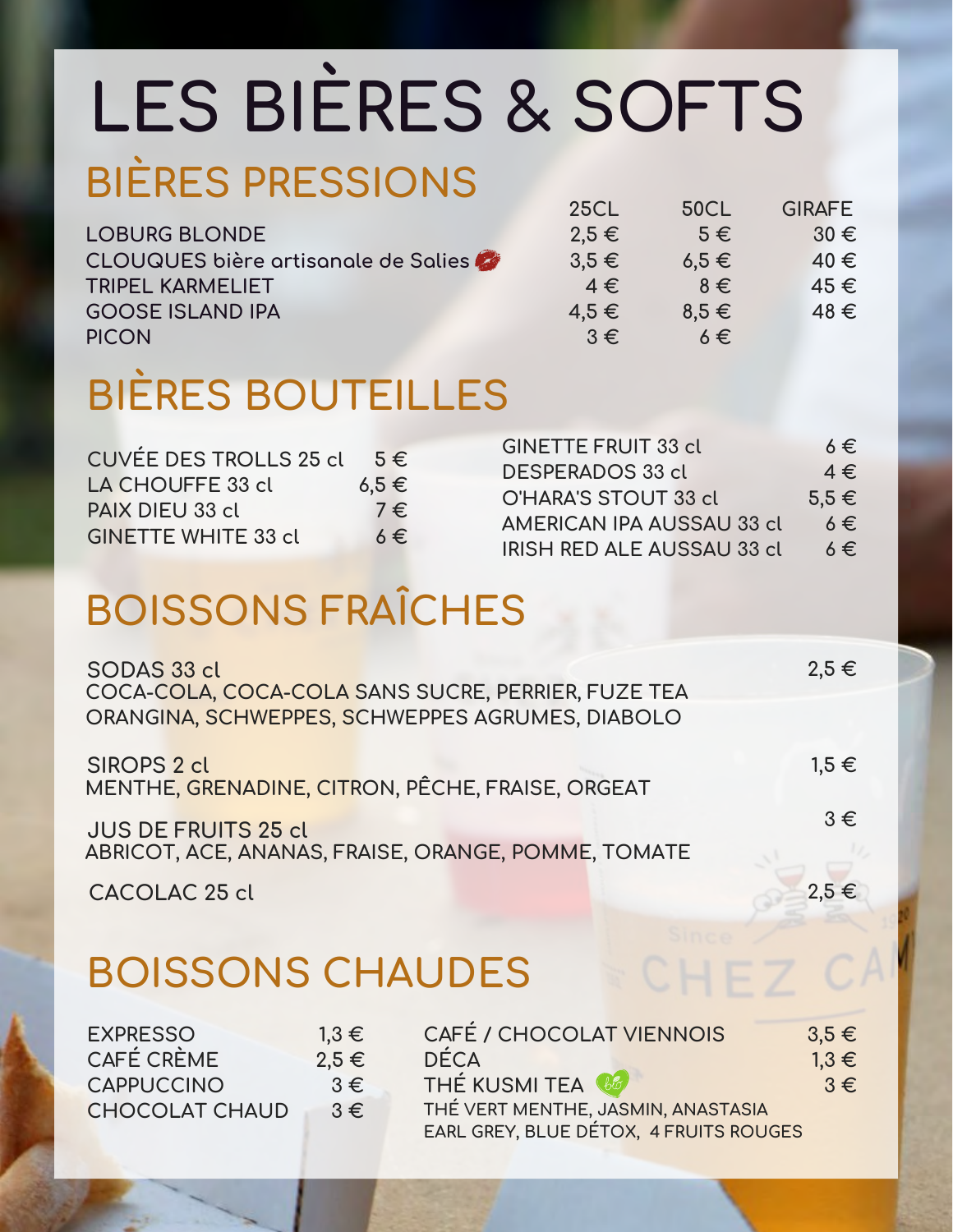# **LES COCKTAILS**

## **LES SUGGESTIONS**

**BLOODY CAMY 4 cl** VODKA, JUS DE TOMATE, WORCESTER SAUCE, TABASCO, POIVRE SEL DE CELERI, JUS DE CITRON **DAN AYKROYD 4 cl** RHUM, JUS DE CITRON, PURÉE DE PASSION, SUCRE DE CANNE, BASILIC FRAIS **CAMY BEE 5 cl** JACK MIEL, JUS DE CITRON, SIROP DE CANNELLE, BLANC D'ŒUF **PORN STAR 6 cl** VODKA, PURÉE DE PASSION, FRANGÉLICO, SIROP DE VANILLE JUS DE CITRON VERT **LE PAPER PLANE 4 cl** GIN, PURÉE DE FRAISE, JUS DE CITRON, SUCRE DE CANNE BLANC D'ŒUF (AVION EN PAPIER SURPRISE) **PIÑA COLADA 4 cl** RHUM, CRÈME DE COCO, JUS D'ANANAS, SIROP DE VANILLE **WHITE RUSSIAN 6 cl** VODKA, KALHUA, LAIT **MOJITO / DAÏQUIRI / CAÏPIRINHA 4 cl 6,5 € MOJITO / DAÏQUIRI / CAÏPIRINHA AROMATISÉ 4 cl (PASSION, FRAISE, FRAMBOISE) TI PUNCH 6 cl MARGA 6 cl LES CLASSIQUES MOSCOW MULE 5 cl COINTREAU FIZZ 6 cl NEGRONI 6 cl IRISH COFFEE 4 cl ESPRESSO MARTINI 6 cl 7,5 € 5,5 € 7,5 € 7,5 € 7,5 € 7,5 € 7,5 € 7,5 € 7 € 8 € 7,5 € 8 € 8 € 8 € 7,5 €**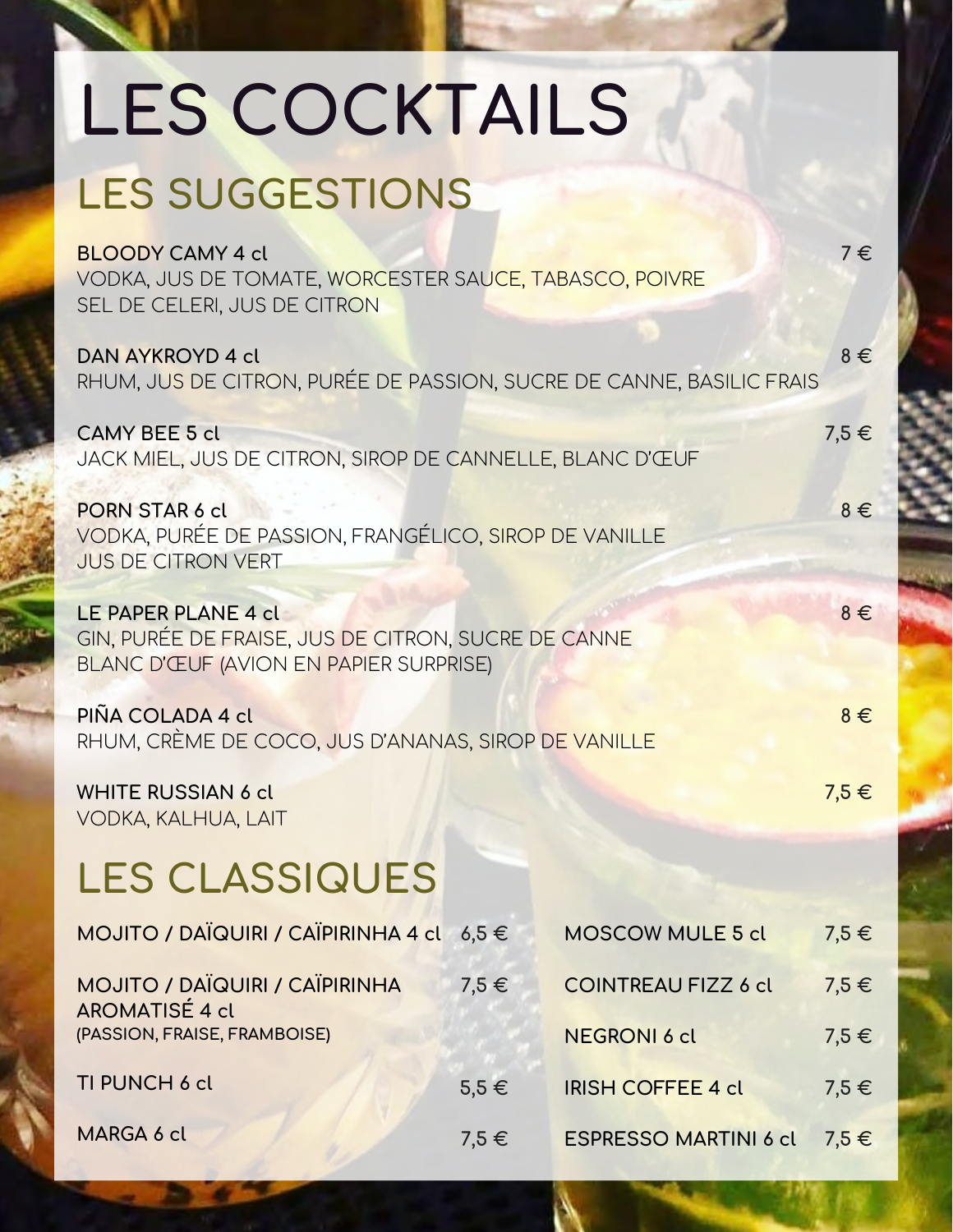# **LES VINS**

| <b>LES VINS ROUGES</b>                                                                                                                                     | <b>VERRE</b><br>$12,5$ cl | <b>BOUTEILLE</b><br>75 cl |
|------------------------------------------------------------------------------------------------------------------------------------------------------------|---------------------------|---------------------------|
| <b>LES TERRASSES</b><br><b>IGP ARDÈCHE</b><br><b>MERLOT &amp; SYRAH</b><br>Ample et suave, arômes de fruits rouges et de vanille                           | $2,5 \in$                 | 13,5 €                    |
| <b>LES FOUQUIÈRES</b><br>AOP CÔTES DU RHÔNE<br><b>GRENACHE &amp; SYRAH</b><br>Bouche fine et ronde. Arômes de fruits prononcés                             |                           | 14 €                      |
| <b>LES CLUQUES</b><br>DOMAINE MONT D'ORAÀS<br>CABERNET FRANC, TANNAT & MERLOT<br>Un vin béarnais gouleyant aux tanins croquants                            | $3,5 \in$                 | 18 €                      |
| <b>AOP MALPÈRE</b><br><b>CHÂTEAU DE CAUX &amp; SAUZENS</b><br><b>MERLOT &amp; CABERNET FRANC</b><br>Nez puissant de fruits rouges, d'épices et de réglisse | $3,5 \in$                 | 20€                       |
| <b>CHÂTEAU MAISON NEUVE</b><br><b>AOC MONTAGNE SAINT-ÉMILION</b><br><b>MERLOT &amp; CABERNETS</b><br>Senteur fruits noirs, tanins légers et fondus         |                           | 22€                       |

## **LA CUVÉE DE LA MAISON**

|                                                               | 12.5 CL 25 CL 50 CL |                                          |
|---------------------------------------------------------------|---------------------|------------------------------------------|
| AOP CÔTES DE SAINT-MONT                                       |                     | $2 \epsilon$ $4 \epsilon$ $7.5 \epsilon$ |
| VALLÉE DE L'ADOUR, PROCHE MADIRAN (GERS)                      |                     |                                          |
| FER-SERVADOU & CABERNET-SAUVIGNON                             |                     |                                          |
| Intense, rond, tanique, fins en bouche. Fruit rouges et noirs |                     |                                          |

**100 cl** 

**11€**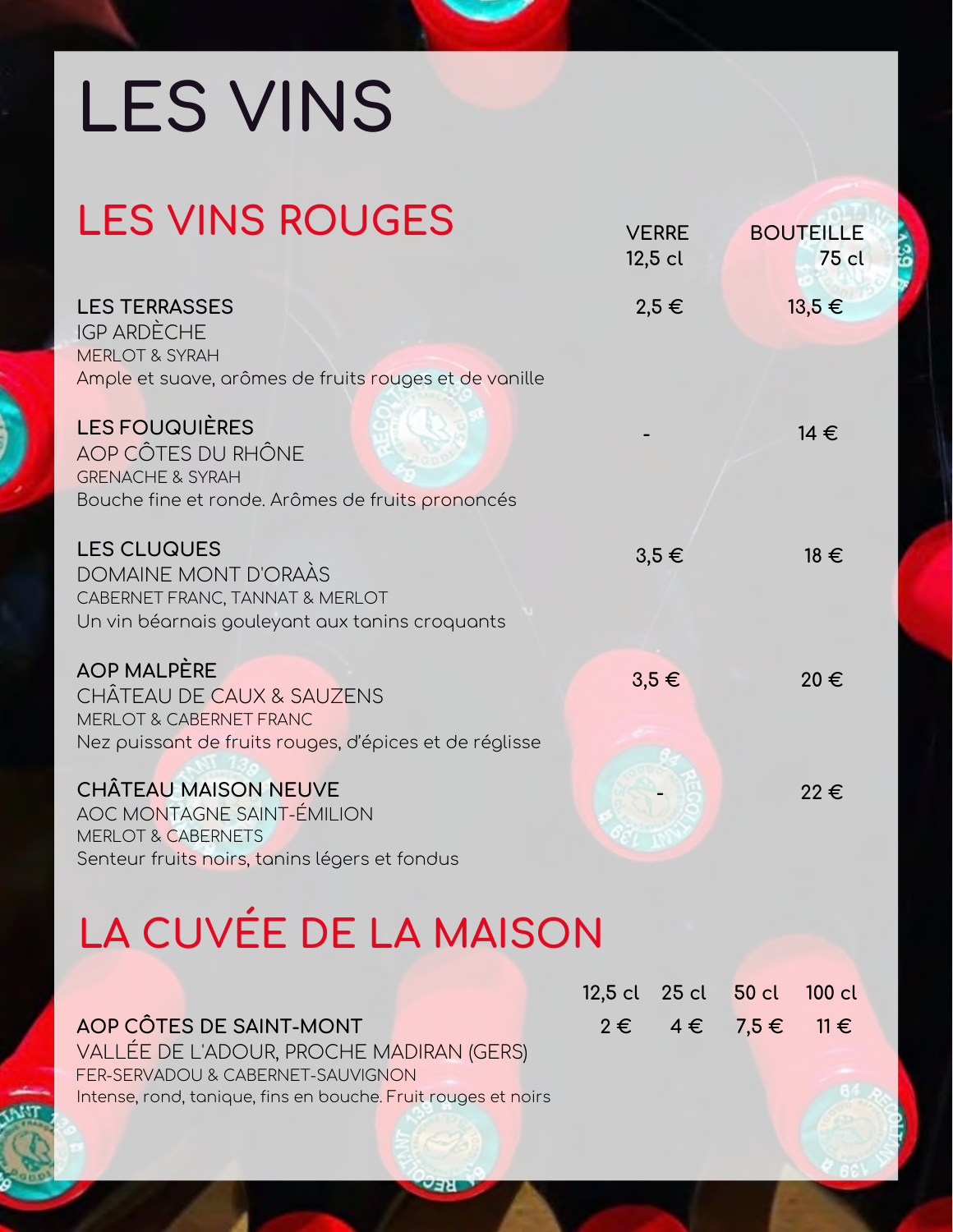| <b>LES VINS</b>                                                                                                                                          |                           |                           |
|----------------------------------------------------------------------------------------------------------------------------------------------------------|---------------------------|---------------------------|
| <b>LES VINS ROSÉS</b>                                                                                                                                    | <b>VERRE</b><br>$12,5$ cl | <b>BOUTEILLE</b><br>75 cl |
| LES TERRASSES - IGP ARDÈCHE<br><b>GRENACHE &amp; SYRAH</b><br>Un rosé fin et léger, aromatique et fruité                                                 | $2,5 \in$                 | 13,5 €                    |
| DOMAINE UBY Nº6 - IGP CÔTES DE GASCOGNE<br>CABERNETS SAUVIGNON & FRANC, MERLOT, SYRAH<br>Un rosé fruité, tout en rondeur, typique de la Gascogne         | $3 \in$                   | 14 €                      |
| <b>LES VINS BLANCS</b>                                                                                                                                   |                           |                           |
| LES TERRASSES (SEC) - IGP ARDÈCHE<br>SAUVIGNON & GRENACHE BLANC<br>Vin délicat, arômes d'agrumes et de fleurs blanches                                   | 2,5 €                     | 13,5 €                    |
| DOMAINE UBY Nº3 (SEC) - IGP CÔTES DE GASCOGNE<br><b>COLOMBARD &amp; SAUVIGNON</b><br>De la vivacité, des pointes d'agrumes et des notes de fruits blancs | $3 \in$                   | 14€                       |
| ADN 64 FRUITÉ - DOMAINE MONT D'ORAÀS<br><b>GROS &amp; PETIT MANSENG</b><br>Sucrosité et vivocité. Nez de fruits exotiques et de miel                     | $3,5 \in$                 | 16€                       |
| PAS DE DEUX JURANÇON DOUX - DOMAINE NIGRI<br><b>GROS &amp; PETIT MANSENG</b><br>Fringuant, soyeux et plein de fruits. Nez de miel et fruits confits      | $4 \in$                   | 19€                       |
| <b>LES BULLES</b>                                                                                                                                        |                           |                           |
| <b>PROSECCO MARTINI</b><br>CÉPAGES GLERA, CHARDONNAY ET PINOT NOIR<br>Notes de pomme et de thym                                                          |                           | 22€                       |
| CHAMPAGNE VEUVE RENARD DE BEAUMONT<br>PINOT NOIR, PINOT MEUNIER ET CHARDONNAY<br>Nez fin et élégant de fruits blancs                                     |                           | 55€                       |
| <b>CHAMPAGNE LOUIS TOLLET</b><br>PINOT NOIR (75%), CHARDONNAY (25%)<br>Arômes de fleurs blanches et de fruits fins                                       |                           | $60 \in$                  |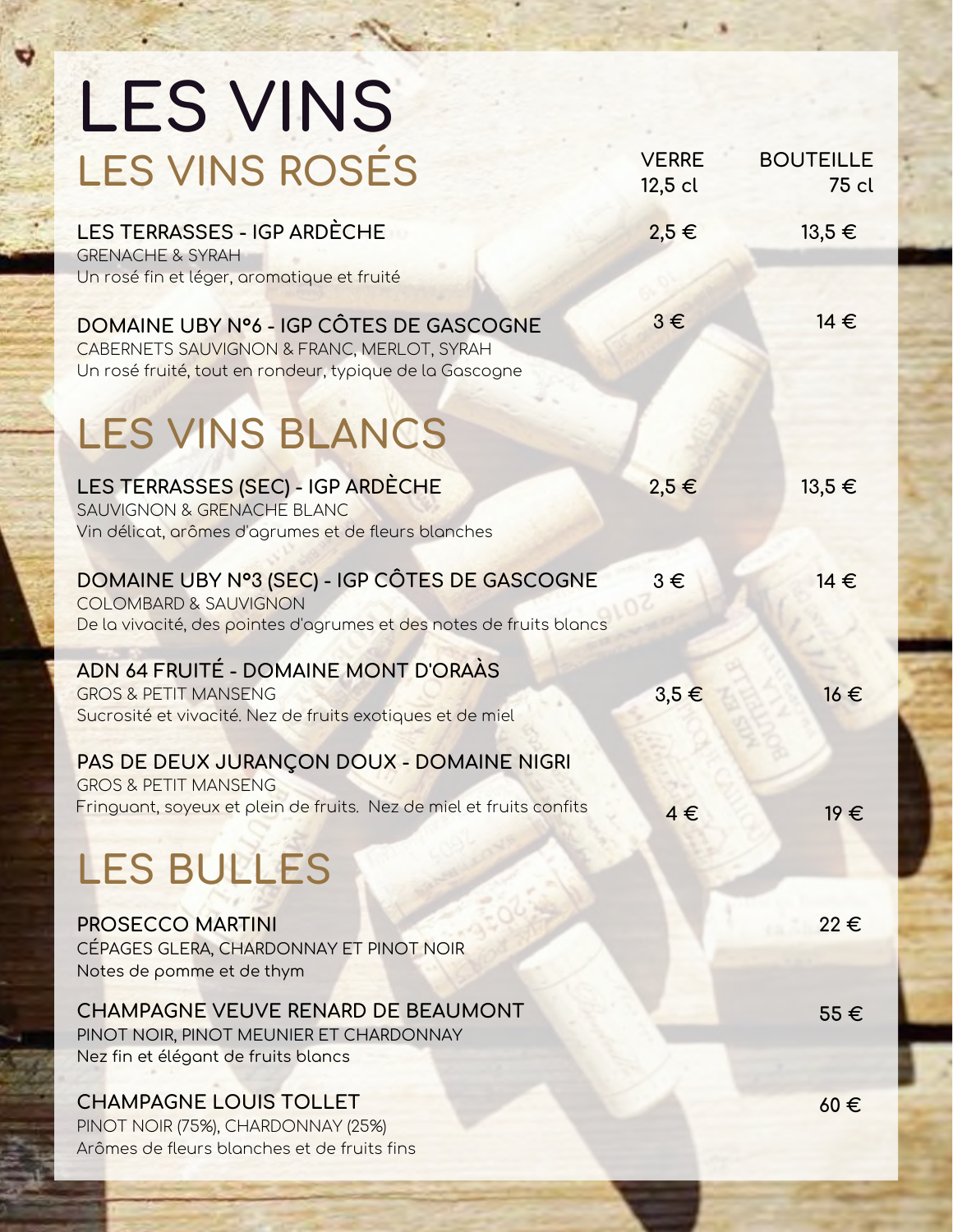# **LES ALCOOLS**

| <b>GINS</b>                                                                                                                 | <b>VERRE</b><br>4 cl | <b>BOUTEILLE</b><br>70 cl |
|-----------------------------------------------------------------------------------------------------------------------------|----------------------|---------------------------|
| <b>SUGAAR</b><br>ORANGE & BAIES DE GENIÈVRE                                                                                 | $6 \in$              | 60€                       |
| <b>GIN TO PRINCESSE</b><br>GIN ROSE, SCHWEPPES AGRUMES, TRANCHE D'ORANGE<br>PAILLETTES COMESTIBLES, PÉTALES DE ROSES SÉCHÉS | $6,5 \in$            |                           |
| <b>GIN TO JAJA&amp;BÉNÉ</b><br><b>G'VINE &amp; RAISINS</b>                                                                  | $8 \in$              | 70€                       |
| <b>CITADELLE</b><br>CITRON JAUNE & BAIES DE GENIÈVRE                                                                        | $8 \in$              | 70€                       |
| <b>HENDRICK'S</b><br><b>CONCOMBRE</b>                                                                                       | $8 \in$              | 70€                       |
| <b>BEEFEATER 24</b><br>ORANGE & PAMPLEMOUSSE                                                                                | $8 \in$              | 70€                       |
| <b>RHUMS</b>                                                                                                                | <b>VERRE</b><br>4 cl | <b>BOUTEILLE</b><br>70 cl |
| <b>DIPLOMATICO</b>                                                                                                          | $6 \in$              | 60€                       |
| <b>DON PAPA</b>                                                                                                             | $6 \in$              | $60 \in$                  |
| <b>WHISKYS</b>                                                                                                              | <b>VERRE</b><br>4 cl | <b>BOUTEILLE</b><br>70 cl |
| <b>JACK DANIEL</b>                                                                                                          | $6 \in$              | $60 \in$                  |
| <b>JACK DANIEL HONEY</b>                                                                                                    | $6,5 \in$            | $65 \in$                  |
| <b>JACK DANIEL FIRE</b>                                                                                                     | $6,5 \in$            | $65 \in$                  |
| <b>JAMESON</b>                                                                                                              | $6,5 \in$            | $65 \in$                  |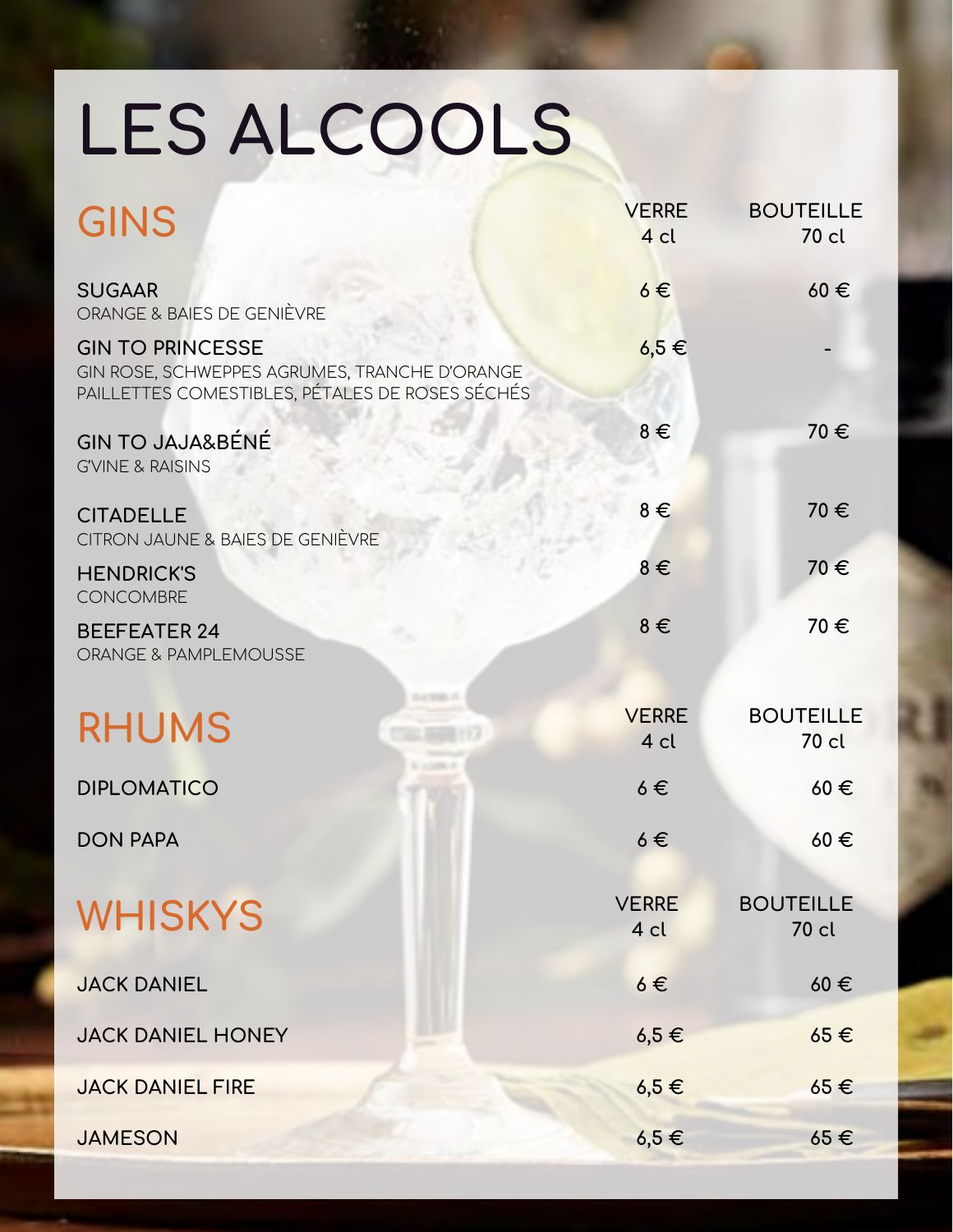# **LES ALCOOLS**

| LES ALCOOLS                                                                               | <b>VERRE</b><br>$2$ cl | <b>BOUTEILLE</b><br>70 cl |
|-------------------------------------------------------------------------------------------|------------------------|---------------------------|
| RICARD, GIN BEEFEATER, RHUM CAPTAIN MORGAN<br>WHISKY CLAN CAMPBELL, TEQUILA, VODKA, GET27 | $2.5 \in$              | $50 \in$                  |
| JÄGERBOMB 4 cl                                                                            | $6.5 \in$              | 70€                       |

## **SHOOTERS 2 cl 2 €**

| <b>GOLDEN STRIKE</b>    |
|-------------------------|
| <b>LICOR 43</b>         |
| B52 (+ 2 €)             |
| <b>KISS COOL</b>        |
| <b>COOKIE</b>           |
| <b>POP CORN</b>         |
| <b>BUBBLE GUM</b>       |
| <b>FRAISE MILKSHAKE</b> |

| <b>MADELEINE</b>          |
|---------------------------|
| <b>CACA BLEU</b>          |
| JACK FIRE $(+1)$          |
| <b>TEQ'PAF</b>            |
| LA RUEDA (+1 $\epsilon$ ) |
| <b>TIRAMISHOT</b>         |
| <b>VIRUS</b>              |
| <b>VACCIN</b>             |

#### **BOUTEILLE SHOOTERS 70 cl 30 €**

**KISS COOL**

**FRAISE MILKSHAKE**

**COOKIE**

**POP CORN**

**BUBBLE GUM**

**MADELEINE**

**CACA BLEU**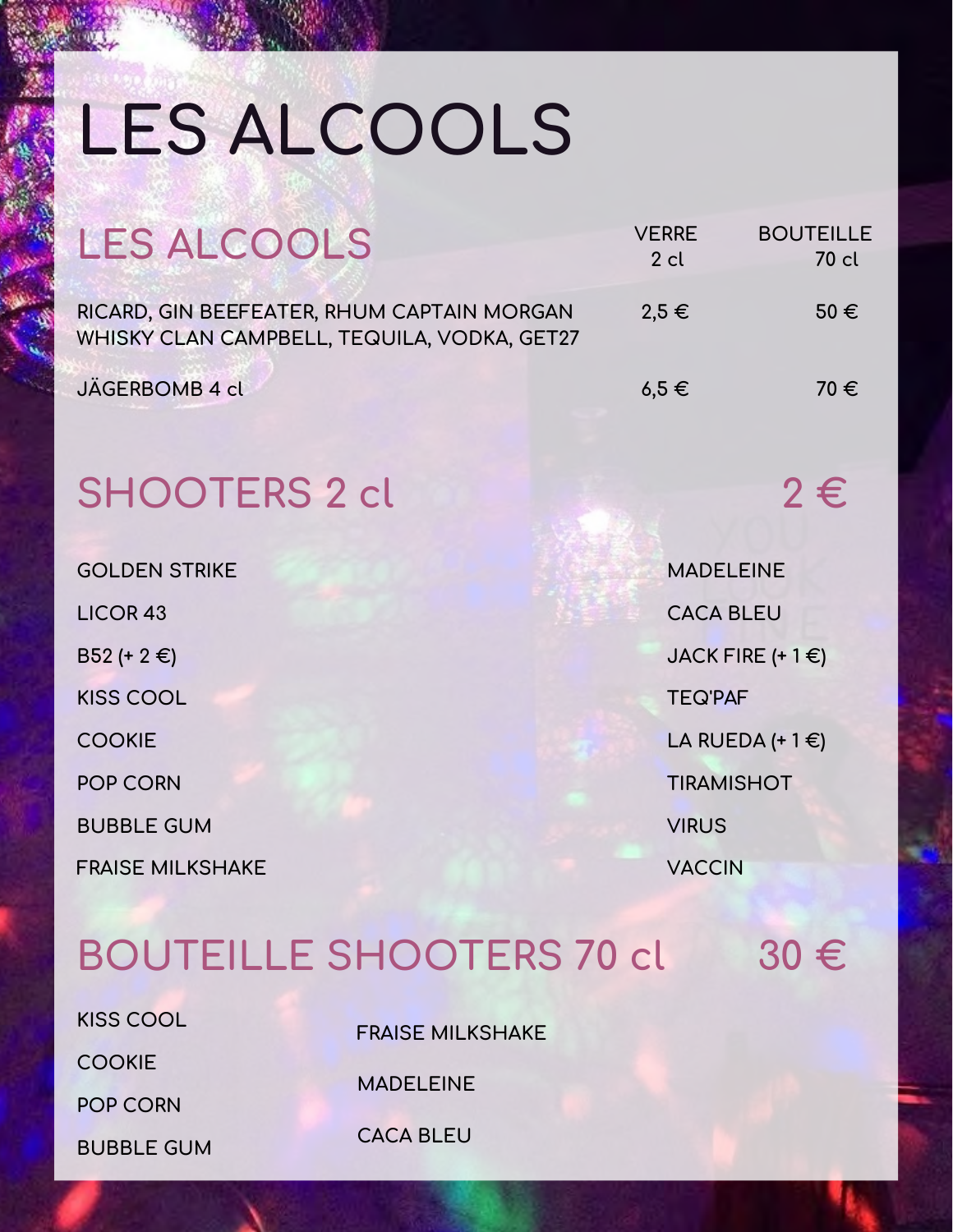## **LES PIZZAS**

**Faites avec beaucoup d'amour, mais aussi avec la super farine de notre meunier préféré Romain du Moulin DUFAU - Saint-Pé-de-Léren**

**Sur place ou à emporter Mercredi au Samedi : 19h00-23h00 - Dimanche : 12h00-15h00 / 19h00-22h00**

## **LES CLASSICOS** Ø 33 cm

| <b>L'INTELLO</b><br>BASE TOMATE, MOZZARELLA, ORIGAN                                                                       | $8 \in$  |
|---------------------------------------------------------------------------------------------------------------------------|----------|
| <b>LA DIEGO</b><br>BASE TOMATE ET CRÈME, MOZZARELLA, CHORIZO                                                              | $9 \in$  |
| LA REINE MÈRE<br>BASE TOMATE, MOZZARELLA, JAMBON, CHAMPIGNONS, ŒUF, ORIGAN                                                | 10€      |
| LA SAVAGE (CALZONE)<br>BASE TOMATE, MOZZARELLA, JAMBON, CHAMPIGNONS, ŒUF, ORIGAN                                          | 10 €     |
| <b>LA FULL GASNA</b><br>BASE TOMATE, MOZZARELLA, BLEU, GORGONZOLA, REBLOCHON                                              | 10€      |
| <b>LA KACEM WAPALEKOKO</b><br>BASE TOMATE, MOZZARELLA, JAMBON, CHÈVRE, MIEL, CHAMPIGNONS<br>ROQUETTE, PARMESAN            | $11 \in$ |
| <b>LA CHAUD PATATE</b><br>BASE CRÈME, MOZZARELLA, VENTRÈCHE, POMME DE TERRE, GORGONZOLA<br>REBLOCHON, OIGNONS, PERSILLADE | $12 \in$ |
| POUR LES VÉGÉS OU PAS Ø33 cm                                                                                              |          |

**BRIGITTE** BASE FONDUE DE POIREAUX, CAROTTES, CHOU BLANC, CHAMPIGNONS OIGNONS, CACAHUÈTES, ROQUETTE, PARMESAN

**11 €**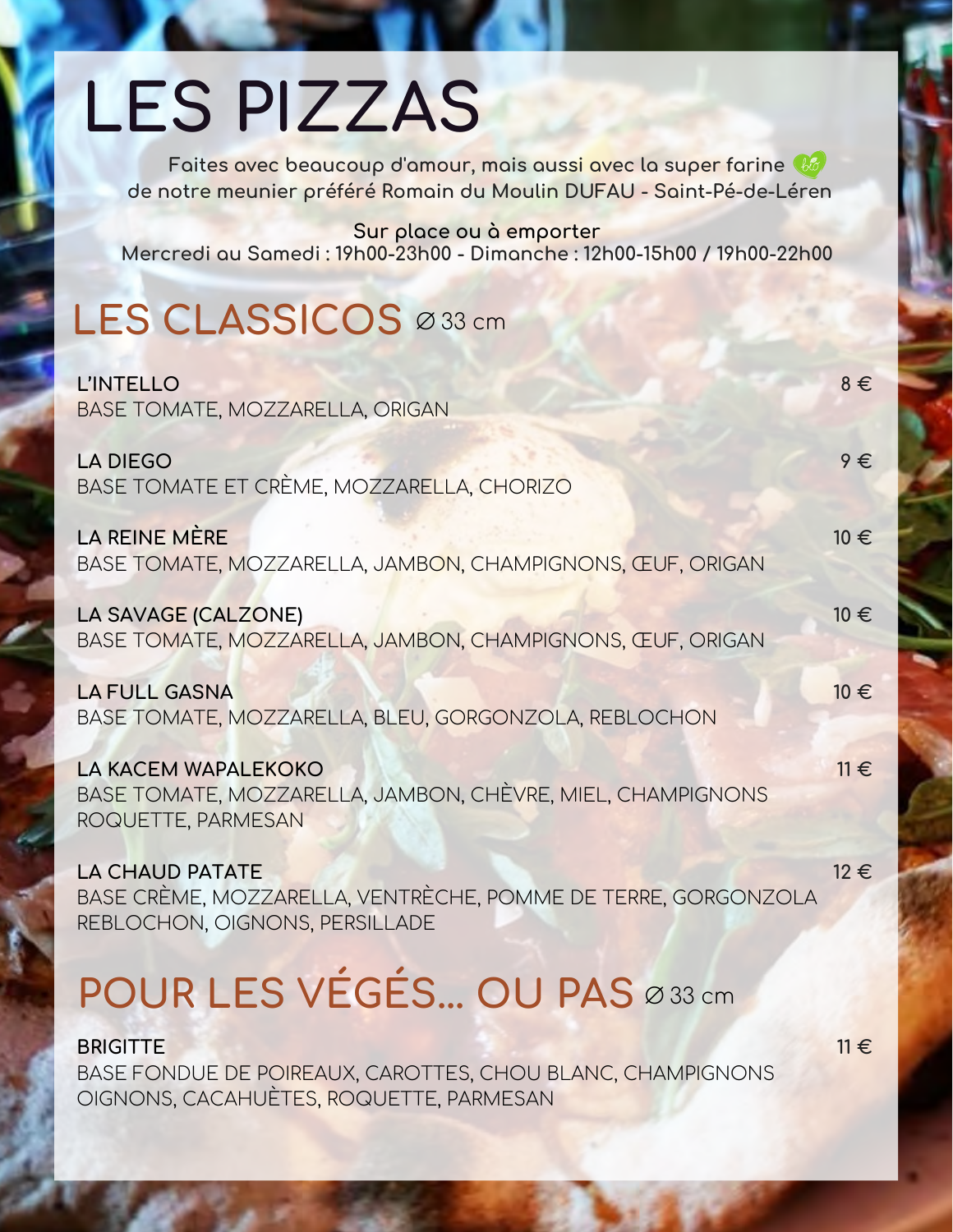#### **LES AUTRES** Ø 33 cm

| <b>LA SPIDER COCHON</b><br>BASE TOMATE ET CRÈME, MOZZARELLA, CHAIR À SAUCISSE<br>PANCETTA POIVRÉE, TOMATES CERISES, OIGNONS                             | 12€      |
|---------------------------------------------------------------------------------------------------------------------------------------------------------|----------|
| <b>LA RASTAFARAY</b><br>BASE TOMATE, MOZZARELLA, MERGUEZ, VIANDE HACHÉE<br>POIVRONS TRICOLORES, OIGNONS                                                 | $12 \in$ |
| <b>LA PETITE SIRÈNE</b><br>BASE CRÈME ET BOURSIN, SAUMON FUMÉ, OIGNONS<br>TOMATES CERISES, ROQUETTE, PARMESAN                                           | $12 \in$ |
| LA COIN COIN<br>BASE TOMATE, MOZZARELLA, GÉSIERS CONFITS<br>MAGRET DE CANARD SÉCHÉ, PERSILLADE                                                          | $12 \in$ |
| <b>LA COPPA CABANA</b><br>BASE CRÈME, MOZZARELLA, COPPA, TOMATES CERISES<br>NOIX, OIGNONS, ROQUETTE, PARMESAN                                           | $11 \in$ |
| <b>LA RINGARDE</b><br>BASE TOMATE, MOZZARELLA, VENTRÈCHE, FROMAGE DE BREBIS<br>CONFITURE DE CERISE NOIRE, PIMENT D'ESPELETTE                            | $12 \in$ |
| <b>LA CHIPIRONY</b><br>BASE FONDUE DE POIREAUX, MOZZARELLA, CHIPIRONS<br>PERSILLADE, TOMATES CERISES, PIMENT D'ESPELETTE                                | $12 \in$ |
| <b>LA JOUISSIVE</b><br>BASE FONDUE DE POIREAUX, MOZZARELLA, MAGRET DE CANARD SÉCHÉ<br>CHIFFONADE DE JAMBON, FIGUES, TOMATES CERISES, ROQUETTE, PARMESAN | 13€      |
| <b>LA RITALE</b><br>BASE TOMATE, MOZZARELLA, CHIFFONADE DE JAMBON, BURRATA<br>DI BUFFALA, PESTO MAISON, TOMATES CERISES, ROQUETTE, PARMESAN             | $13 \in$ |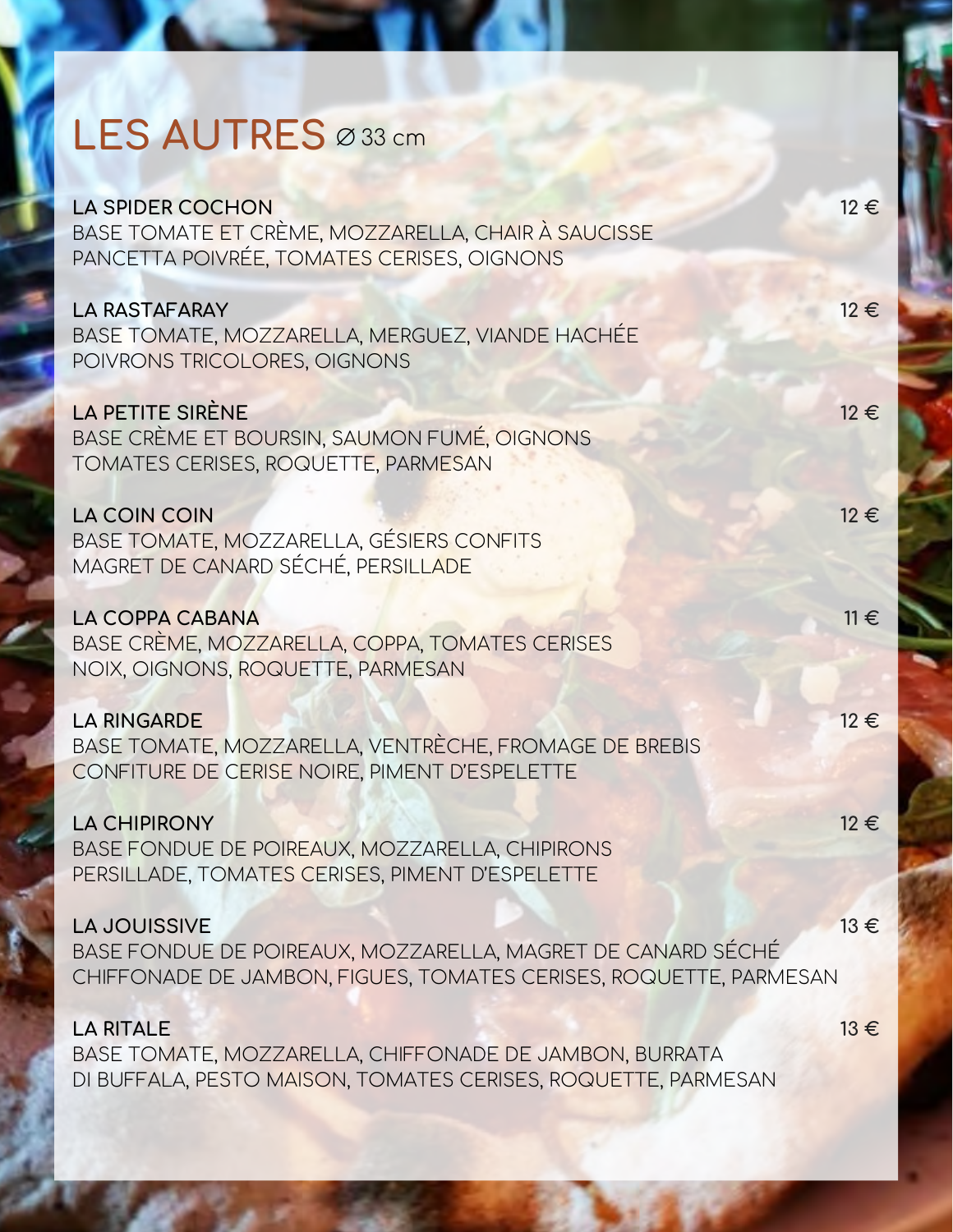## **LES TAPAS**

**LAS PATATAS BRAVAS** AVEC LA SUPER SAUCE BRAVAS D'AMAIA **PAN CON TOMATE** DU PAIN AVEC DE LA TOMATE, DE L'AIL ET BEAUCOUP D'AMOUR **PLANCHE DE CHARCUTAILLES** RILLETTES DE CANARD, CHORIZO, SERRANO, COPPA, FUET **L'ARDOISE DE FROMAGES**  BREBIS, CHÈVRE, FOURME D'AMBERT, COMTÉ ET BIEN SÛR LA CONFITURE **LA BURRATA** LA STAR DE L'ITALIE DANS TON ASSIETTE **HOUMOUS** DES POIS CHICHES, DES ÉPICES ET LE TALENT DE NOS CUISTOTS. **TATZIKI** UN PEU DE FRAÎCHEUR GRECQUE À TARTINER **LOS PIQUILLOS**  QUAND LA MORUE SE PLANQUE DANS LE PIQUILLOS **EY CHIPIRÓN ! Todos los dias sale el sol…** EN PERSILLADE, SIMPLE ET EFFICACE **COEURS DE CANARD** COMME LES CHIPIRONS, MAIS AVEC DES COEURS DE CANARD **LA GROSSE BARBAQUE À PARTAGER** SELON L'ARRIVAGE DU MOMENT... environ 600 g **5 € 4 € 10 € 10 € 9 € 5 € 5 € 9 € 8 € 8 € 18 € Mercredi-Jeudi : 19h00-22h00 Vendredi-Samedi : 19h00-23h00 Dimanche : 12h00-15h00 / 19h00-22h00**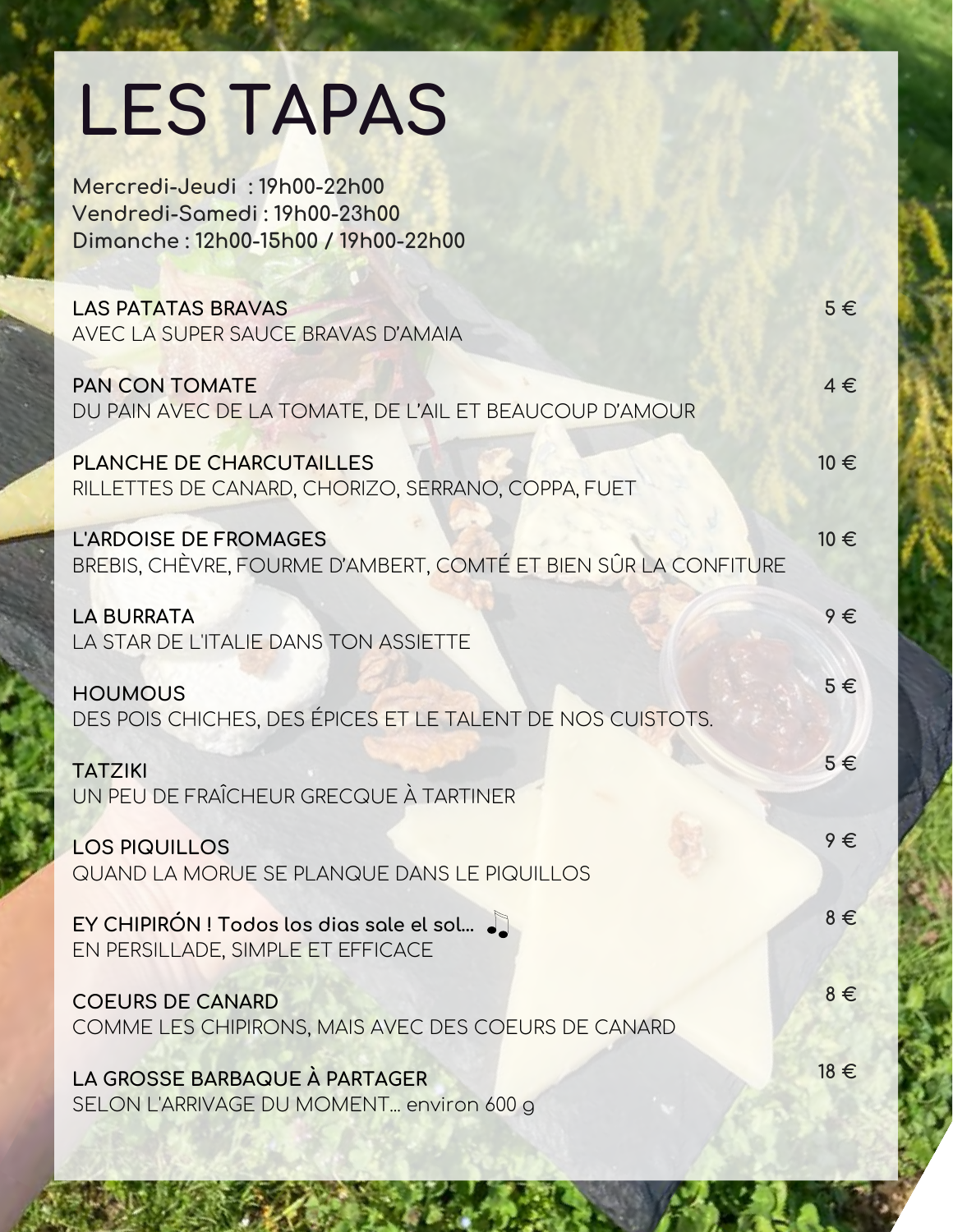## **LA BRASSERIE**

**Mercredi-Jeudi : 19h00-22h00**

**COMME UN AIR DE DESSERT**  TIRAMISU D'AVOCAT ET CREVETTES **LES TÊTES VERTES** BOUQUET D'´ASPERGES VERTES, MAGRET SÉCHÉ, COPEAUX DE PARMESAN ET SAUCE VIERGE **TAKATI ... NON ... TAKITA ... NON PLUS ... TATAKI !**  TATAKI DE THON, ALGUES WAKAME ET WASABI **AMERICAN PIE, LA TOURTE PAS LE FILM** FARCE AU BOEUF, CHAIR A SAUCISSE ET PETITS LEGUMES **POUR COMMENCER POUR CONTINUER CAMY BURGER** BURGER SAUCE BÉARNAISE MAISON, TOMATE, OIGNON, ROQUETTE, COMTÉ, XINGAR (VENTRECHE), STEAK DE BOEUF SERVI AVEC DES DÉLICIEUSES FRITES MAISON **POUR LES VIANDARDS** PIÈCE DU BOUCHER, POMMES DE TERRE GRENAILLES ET FLAN DE LÉGUMES **RETOUR DE PÊCHE** POISSON DE LA CRIÉE, POLENTA CRÉMEUSE ET JUS CORSÉ **PIKACHU, ATTAQUE ÉCLAIR ! AH C'EST POKÉ BOWL PAS POKÉBALL ?** POKÉ BOWL AU SAUMON GRAVELAX, MANGUE, FÈVES, CRUDITÉS, AVOCAT **8,5 € 10 € 11 € 8,5 € COMME LES GRANDS STEAK FRITES 1 SIROP À L'EAU 1 BOULE DE GLACE 14 € 18 € 19 € 14 € 10 € MENU ENFANT Vendredi-Samedi : 19h00-23h00 Dimanche : 12h00-15h00 / 19h00-22h00**